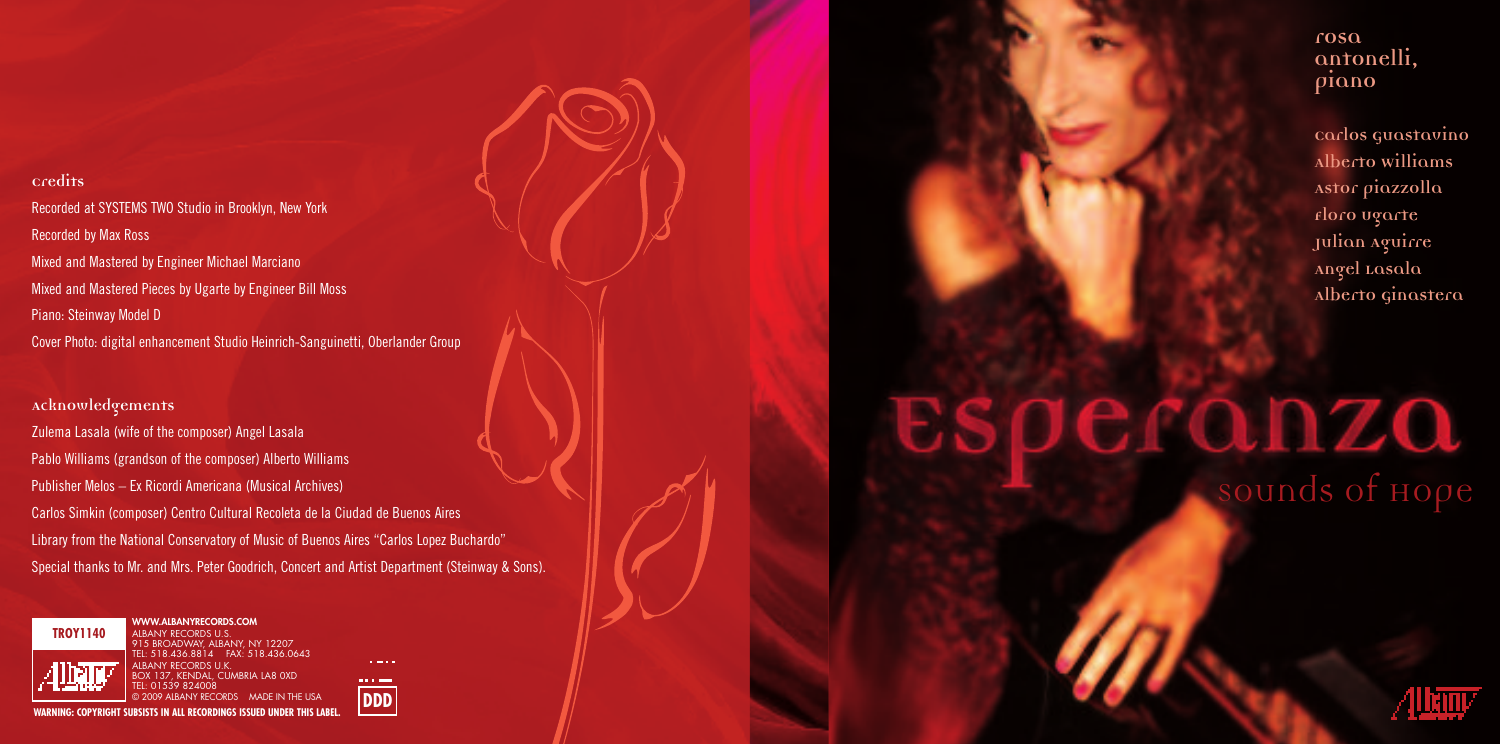# ESperanza

Hope is an idea shared throughout all cultures. In Spanish, the word for hope is **ESPERANZA**. Over the years people from around the world, especially Europe, have come to Buenos Aires, Argentina to make it their home. Although from many diverse cultures, all the newcomers shared the feelings of nostalgia and melancholy because they left their homes and beloved families. These emotions, Ms. Antonelli believes, gave birth to the passion and drama of the Tango, among other Argentine music forms.

But the other strong feeling that attracted and drove people to Argentina, especially Buenos Aires, was the thrill of hope—hope for a better life; hope for a new beginning; hope for a new home. These feelings of nostalgia, melancholy and hope were translated by composers through the language of music to their fellow countrymen and now to us. Ms. Antonelli shares the same sentiments, since her personal history reflects both the longing for the old homeland in Italy and the precious ray of hope she has always carried with her. Ms. Antonelli believes that the world today needs hope more than ever. Through this music, her dream is to inspire hope from her heart and share it throughout the world.

#### **The Pianist**

Argentine pianist **Rosa Antonelli** enoys an active and varied performance career. Hailed by critics — "…the woman of magic fingers…" (Athens) "…exceptional pianist" (Tel Aviv) — as a leading exponent of Spanish and Latin American music, Ms Antonelli has premiered the works of important Latin American composers including the Argentine masters Piazzolla, Ugarte, Gianneo, Guastavino, among others, to audiences all over the world. Ms. Antonelli has introduced the *Piano Concerto Op. 20 in F-sharp Minor* by Alexander Scriabin to audiences throughout the Americas.

She has made extensive tours in Europe, Africa, Asia, Latin America and North America performing solo, orchestral, and chamber in many countries including Austria, Germany, Italy, Spain, Belgium, Holland, Netherlands, Israel, Switzerland, Poland, Czech Republic, Russia, Romania, Yugoslavia, Greece, Egypt, Argentina, Brazil, Mexico, Bolivia, Colombia, Chile, and the United States. After her initial tour of Europe in 1987, Ms. Antonelli was then invited in 1990 to tour 20 countries, reestablishing her presence in Europe, Asia and Africa.

Ms. Antonelli has been sponsored by government organizations such as The Office of the President, The Ministry of Culture, and The Ministry of Foreign Affairs in Italy, Germany, Egypt, Argentina, Chile, Colombia, Brazil, and other Latin American countries.

In addition she has been sponsored by cultural organizations including the Chopin Society (Warsaw, Poland), Italo-IberoAmerican Institution (Rome, Italy), the Alex Vries Foundation (Brussels, Belgium), the José Marti Cultural Center (Amsterdam, Netherlands), International Artistic Center Athenaeum (Athens, Greece), Collegium Musicum di Latina (Rome, Italy), Socrea Society (Milan, Italy), Conservatorio di Musica di Latina (Rome, Italy), Accademia Musicale San Pietro a Majella and Institute Francais (Naples, Italy), Municipal Cultural Center of Buenos Aires (Buenos Aires, Argentina), Center for Graduate Professors of the National Conservatory of Music, Carlos Lopez Buchardo (Buenos Aires, Argentina), National Cultural Center (Cairo, Egypt), etc.

Among the halls in which Ms. Antonelli has performed have been Milan's Palazzo Visconti, Grenoble Auditorium in Naples, Augustinum Theater of Bonn, Madrid's Ateneo Theater, The Ostrowski Palace (Chopin Society) of Warsaw, Atrium Theater in Prague, Center Hall of Glinka Museum in Moscow,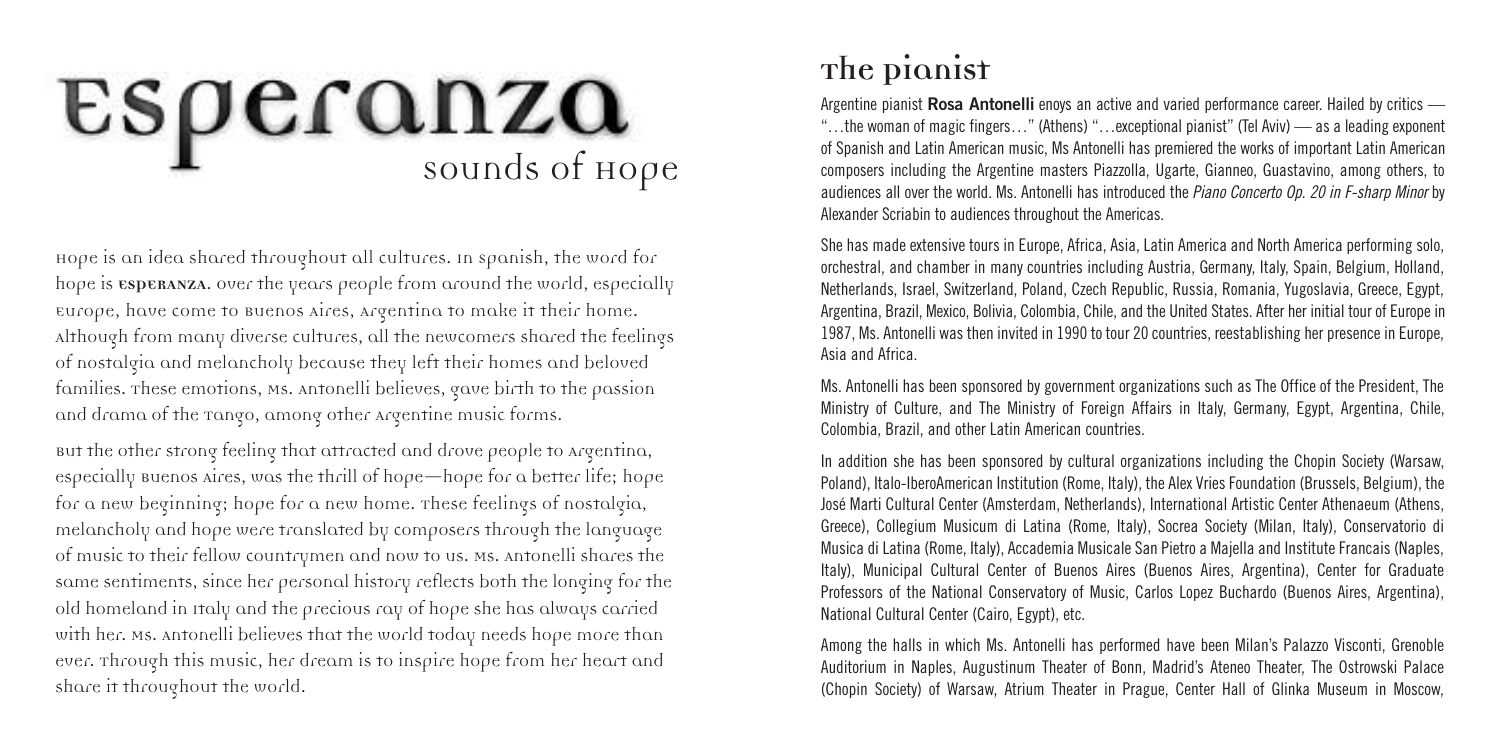Boesendorfer Hall in Vienna, Cairo Opera House in Cairo, Casa de Espana in Utrech, Netherlands Radio Holland, Maria Callas Hall in Athens, Cristofori Hall in Amsterdam, Fastlich Auditorium in Tel Aviv, Colon Theater of Buenos Aires, Bogata's Colon Theater, Palacio de Bellas Artes in Mexico City and Steinway Hall, Lincoln Center, Weill Recital Hall at Carnegie Hall in New York City. Many of her concerts have been broadcasted internationally.

Ms. Antonelli has also donated her concerts for many worthy causes including: the *Millennium Tree of Nations* benefit to support the United Nation's Woman's Guild Children's Fund, the Loomba Foundation (International Widows), a recognized organization by the United Nations, American-Italian Cancer Foundation, The Hospitality Committee for United Nations Delegations, etc.

In 1986 Ms. Antonelli received a scholarship from the Government of Spain to participate in the International University Music Program (special field of Piano) in Santiago de Compostela, where she received The Rosa Sabater Award in distinction for her interpretation of Spanish music.

In 1985 and 1986 she received a scholarship from the Leonor Hirsh de Von Bush Foundation to participate as a "Guest of Honor" in the master course offered by Professor Alfonso Montecino, a disciple of Claudio Arrau. She was invited, in 1986, to participate at the Festival of Music in Aspen, Colorado and earned a scholarship to participate at the International Piano Seminar in Pro Arte in Rio de Janeiro, Brazil given by Daisy de Luca, a disciple of Madga Tagliaferro, where she was awarded first prize as the best performer.

A disciple of Roberto Caamano, Ms. Antonelli has also studied with Rosalyn Tureck, Rafael Puyanas, Franco Medori, Lory Walfisch, Manuel Carra, and Alexis Golovine and other notable professors.

She earned a Masters Degree of Superior Professor of Music with Honors (specialty field: Piano) from the National Conservatory *Carlos Lopez Buchardo* in Buenos Aires, where she performed at the foremost artistic and cultural centers including the Colon Theater, The General San Martin Theater, The Cultural Center City of Buenos Aires, The Ricardo Rojas Museum, The Rosario Circle Theater, The Mar de Plata Auditorium, The San Carlos Bariloche City Hall, the National Radio and the National Television Channel 7. Her concerts have been broadcast on several television and radio stations such as LRA National Radio, LS1 City Hall Radio, LS5 Rivadavia Radio and Classical Radio.

As a Professor of Music, Ms. Antonelli was chairwoman of the Piano Department at the Provincial Conservatory of *Music Alberto Ginestera* for ten years. In a public competition in 1994, she unanimously won the position of Professor of the Piano Department at the National University of La Plata in Buenos Aires. In addition to holding lectures and seminars on piano technique and interpretation in various European and Latin American countries, when she came to the United States in 1999 she was invited to join the faculty of the Piano Department of Adelphi University. In 1998 Ms. Antonelli joined the distinguished Roster of Steinway Artists and in 2006 Ms. Antonelli was granted American citizenship because of her government status as "An Artist of Extraordinary Ability."

#### **The Music**

**Carlos Guastavino** (1914-2000), one of the great 20th century Argentine composers, was born in Santa Fe. Guastavino wrote extensively for the piano and other instruments but with a particular sympathy for the voice. Much of his piano music is inspired by song and, like Chopin in his Nocturnes, attempts to create a lyrical and singing melody in the right hand. Many of Guastavino's songs took their inspiration from the great Argentine, Spanish and American poets. His music also employs many popular folk melodies of the Argentine Pampas. *La Siesta* is a compilation of three preludes, each describing a different scene but all with refinement and romanticism. *El Patio*evokes the memories and feelings from the "backyard," *El Sauce*, dedicated to the memory of J. Aguirre, depicts the traditional Argentine weeping tree with soft, flowing leaves whispering in the wind, and the third, *Gorriones*, is a vignette about the Argentinean sparrow.

**Alberto Williams** (1862-1952) was also an Argentinian poet, pianist, conductor, and professor. His first compositions reveal his classical, German and French influences. In 1882 Argentina's government sent him to study music in Paris. When he came back to Buenos Aires in 1889 he gave himself the personal mission of promoting the musical Argentine ambience while retaining the influence of the social and artistic "salon." The Argentinean inspiration is exemplified by the melody of the guitar, the singing of the gauchos and the loneliness of the pampas. He composed a wide variety of works including symphonies, choral and chamber music, lieder, etc. *El Rancho Abandonado*(Abandoned Ranch), composed in 1890, though a modest piece, was in essence a wide projection into the future. This piece is written in the form of a "tonada," and describes a typical country scene and is part of the suite *En La Sierra Op. 32*, which was presented and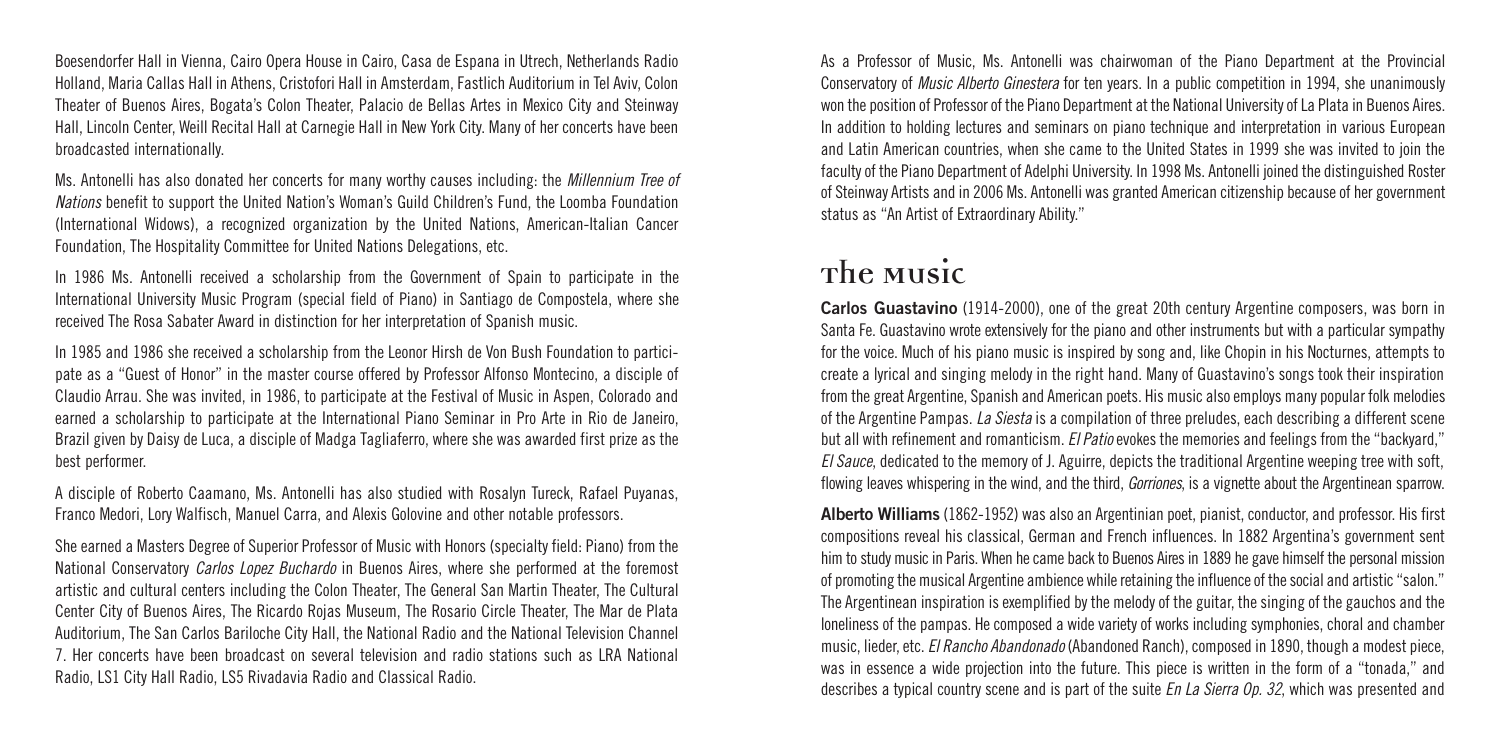played by the composer himself. In performing the work, Williams expressed the nostalgic scenery of the gauchos. *Cancion de Nino* (Children's Song) was written in 1887 when the composer was living in Paris. This piece belongs to the series of the *Cuatro Canciones para Ninos* (Four Children's Songs).

**Astor Piazzolla** (1921-1992) born in Mar del Plata, Buenos Aires is one of the best known Argentine composers. Piazzolla's reputation continues to grow as people around the world discover his music. He studied in New York City with Bela Wilde; when he came back to Argentina in 1940 with Alberto Ginastera and later with Nadia Boulanger in Paris. Although he is best known for his tangos, Piazzolla composed in all genres — chamber music, piano, and orchestra. His symphony *Buenos Aires*, written in 1951, was premiered in the United States in 1954. He is credited with transforming the traditional tango (originally fusion of habanera and milonga rhythms) by incorporating elements of jazz and classical music and moving it from the dance floor to the concert stage. He wrote these four tangos, *Rio Sena, Sentido Unico, Milonga del Angel*, and *Chau Paris* around 1960. *Milonga del Angel* is the first in the *Serie del angel* (Angel Series), which describes the quintessential spirit of Buenos Aires. *Chau Paris* was written with mixed emotions when he decided to leave Paris after living and studying there.

**Floro Ugarte** (1884-1975), an Argentine composer born in Buenos Aires, studied in Paris with Albert Lavignac and received numerous awards. When he returned to Argentina in 1913 he became one of the principal organizers and conductors of the Colon Theatre, The National Society of Music, and the Superior School of Fine Arts of the University of La Plata. His music is known for its emotions, balance and color. In addition to the piano, he composed many works for orchestra and chamber ensemble, all with the thread of romantic inspiration. *Romantico* is the third of five preludes called *Cinco Preludios* composed in 1947. This particular prelude evokes the melancholy and deep-felt impressions of the Argentine countryside. The suite *De mi tierra* (Suite of my Land) composed in 1923, was inspired by the poems of the Argentine writer Estanislao del Campo and was originally written for orchestra. It consists of three parts—the first, in an Animado tempo, captures the motion of weeping willow trees and their shadows depicting a scene of melancholy contentment. The second part, in Lento tempo, describes with dramatic intensity the approaching darkness as night begins to fall. The tempo changes in the last part to Vivace and paints a simple and happy scene inspired by the songs of the native birds. In 1934 Ugarte wrote the second series of *De mi tierra* for orchestra.

**Julian Aguirre** (1868-1924) was born in Argentina but grew up in Spain after having moved there with his parents. Therefore it is no surprise that he was greatly influenced by Spanish music, especially by composers such as Albeniz, Granados and Falla. When he returned to Buenos Aires at the age of 19, he was struck by the Argentinean landscapes, especially in contrast to European vistas. He musically describes the landscapes and common scenes of a day in the field with simplicity of form. The *Huella Opus 49* for piano solo was premiered in 1917 and dedicated to Arthur Rubenstein. This is Aguirre's most important composition for piano. Its particular expression, strong and virile, holds a poetic inspiration, almost epic with a solid construction. He also wrote chamber and choral music and songs for children. *Aires Criollos* are three delicious miniatures full of grace and bite. They were composed at the end of the last century and each of these pieces is a historic document of the different types of expression of the tango milonga. These pieces were created in a delicate and sophisticated manner.

**Angel Lasala** (1914-2000) was an Argentinian composer who began his musical career as a pianist but later decided to dedicate his life to composition. He was also a professor at many different musical institutions and wrote several pieces for piano, voice, chamber music, orchestra and opera. *Romancero*, composed in 1970, was the fourth of five preludes that comprised the *Preludios Nacionales*. This piece has a deep romantic inspiration from the lyricism of the pampas, and those close to him have said it was "written with his heart."

**Alberto Ginastera** (1916-1983) has earned a reputation as one of the most important composers from Latin America. He studied first at the National Conservatory of Music in Buenos Aires, establishing himself as a "nationalist" and then in New York during the mid-1940's, whereupon he returned to Argentina to teach and compose. He was recognized as a world-renowned composer in 1966 with the United States premiere of his opera *Don Rodrigo*. Circa 1971 he began to explore new developments in music such as serialism and microtones and then later he combined his earlier tonal tendencies with these new elements. The *Tres Danzas Argentinas* (Three Argentinean Dances), written in 1937, represent Ginastera in his nationalistic mode as they depict three different aspects of the life of the gaucho. The first, *Danza del Viejo Boyero*, describes an old man, the second, *Danza de la Moza Donosa*, portrays a lonely and melancholic woman, and the last, *Danza del Gaucho Matrero*, employs the "malambo" folk rhythm to express the rough character of the gaucho.